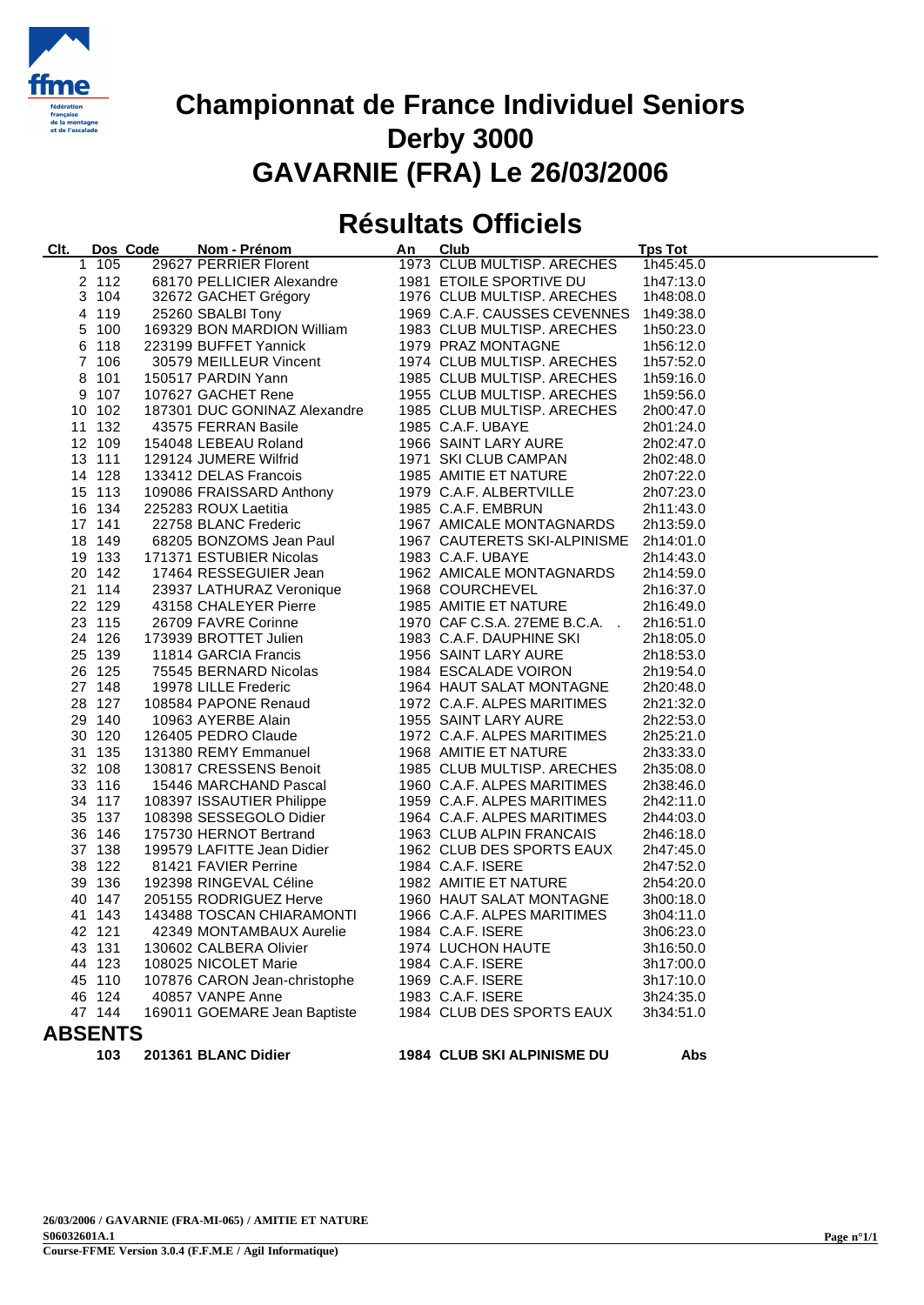

française de la montagne et de l'escalade

#### Championnat de France Individuel Jeunes Derby 3000 GAVARNIE (FRA) Le 26/03/2006

**GAVARNIE** DERBY3000

# Résultat Provisoire

| CIt                     | Dos. | Nom - Prénom                  | An | Club                                | <b>Temps</b> |  |
|-------------------------|------|-------------------------------|----|-------------------------------------|--------------|--|
| 1                       | 1    | <b>PERRIER Sebastien</b>      |    | 1987 CLUB MULTISP. ARECHES          | 1h09:28.0    |  |
| $\mathbf 2$             | 2    | PICCOT Adrien                 |    | 1986 C.A.F. DU LEMAN                | 1h11:38.0    |  |
| $\overline{\mathbf{3}}$ | 3    | <b>FAVRE Valentin</b>         |    | 1987 CLUB SKI ALPINISME DU VAL D'AB | 1h11:48.2    |  |
| 4                       | 4    | <b>BORDET Raphael</b>         |    | 1986 C.A.F. DU LEMAN                | 1h12:01.8    |  |
| 5                       | 8    | <b>GACHET Xavier</b>          |    | 1989 CLUB MULTISP. ARECHES          | 1h12:40.7    |  |
| $6\phantom{1}6$         | 11   | DI GIACOMO Romain             |    | 1986 C.A.F. BRIANCON                | 1h13:47.7    |  |
| $\overline{7}$          | 12   | JACQUEMOUD Mathéo             |    | 1990 C.A.F. GAP                     | 1h15:37.9    |  |
| 8                       | 5    | <b>IMPERATORE Alexis</b>      |    | 1986 CLUB MULTISP. ARECHES          | 1h16:15.9    |  |
| 9                       | 25   | <b>PEYET Mathieu</b>          |    | 1988 LUCHON HAUTE MONTAGNE          | 1h16:43.8    |  |
| 10                      | 6    | <b>THABUIS Fabien</b>         |    | 1986 CLUB MULTISP. ARECHES          | 1h18:28.8    |  |
| 11                      | 10   | FAVRE-ROCHEX Tommy            |    | 1989 CLUB SKI ALPINISME DU VAL D'AB | 1h19:29.4    |  |
| 12                      | 26   | <b>PRADEL Maxime</b>          |    | 1988 LUCHON HAUTE MONTAGNE          | 1h21:50.9    |  |
| 13                      | 9    | <b>GACHET Pierre François</b> |    | 1990 CLUB MULTISP. ARECHES          | 1h23:48.7    |  |
| 14                      | 17   | <b>BOURBOUSSON Pascal</b>     |    | 1986 C.A.F. ISERE                   | 1h24:54.4    |  |
| 15                      | 7    | <b>MERCIER Jessica</b>        |    | 1987 CLUB MULTISP. ARECHES          | 1h24:54.8    |  |
| 16                      | 23   | PEREZ Gaël                    |    | 1987 AMITIE ET NATURE               | 1h27:24.5    |  |
| 17                      | 29   | <b>FERNANDES Jeremie</b>      |    | 1988 LUCHON HAUTE MONTAGNE          | 1h33:24.0    |  |
| 18                      | 15   | <b>DUPONT Aldric</b>          |    | 1989 FOURNEL ARGENTIERE CLUB ESCA.  | 1h34:23.3    |  |
| 19                      | 27   | RODRIGUEZ Antoine             |    | 1990 HAUT SALAT MONTAGNE            | 1h35:48.6    |  |
| 20                      | 16   | <b>GRAVEREAU Vincent</b>      |    | 1989 C.A.F. ISERE                   | 1h37:19.7    |  |
| 21                      | 13   | <b>ESTUBIER Anne Claire</b>   |    | 1986 C.A.F. UBAYE                   | 1h38:23.2    |  |
| 22                      | 21   | <b>CRAMPOU Frederic</b>       |    | 1987 AMITIE ET NATURE               | 1h38:51.1    |  |
| 23                      | 22   | <b>MATHARAN Pierre</b>        |    | 1989 LOISIRS CLUB LALOUBER ITSARIS  | 1h39:55.7    |  |
| 24                      | 19   | <b>BONAL Anthony</b>          |    | 1988 AMITIE ET NATURE               | 1h39:56.6    |  |
| 25                      | 14   | <b>FERRAN Léonie</b>          |    | 1990 C.A.F. UBAYE                   | 1h41:38.6    |  |
| 26                      | 20   | <b>CARRY Damien</b>           |    | 1991 AMITIE ET NATURE               | 1h47:56.1    |  |
| 27                      | 18   | <b>BIRAN David</b>            |    | 1987 AMITIE ET NATURE               | 2h00:05.2    |  |
| 28                      | 24   | PEREZ Julie                   |    | 1990 AMITIE ET NATURE               | 2h04:04.9    |  |
| 29                      | 28   | <b>SAJOUS Julia</b>           |    | 1988 AMITIE ET NATURE               | 2h07:57.8    |  |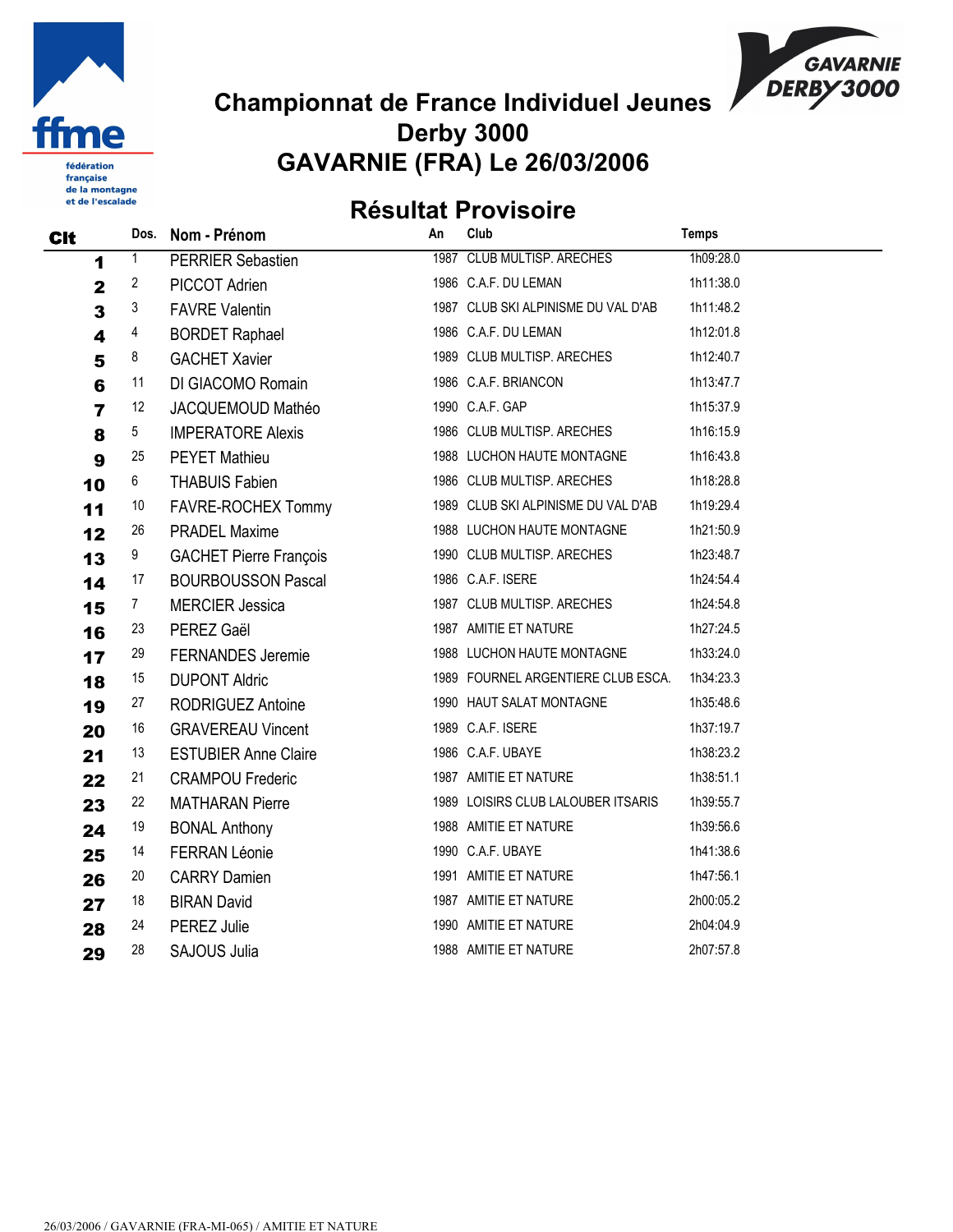



#### Résultats Officiels Cadet Dame

| CIt. | Dos Nom - Prénom            | An | Club                  | <b>Tps Tot</b> |
|------|-----------------------------|----|-----------------------|----------------|
|      | <sup>14</sup> FERRAN Léonie |    | 1990 C.A.F. UBAYE     | 1h41:38.6      |
| 2    | 24 PEREZ Julie              |    | 1990 AMITIE ET NATURE | 2h04:04.9      |
| 2    | 28 SAJOUS Julia             |    | 1988 AMITIE ET NATURE | 2h07:57.8      |

26/03/2006 / GAVARNIE (FRA-MI-065) / AMITIE ET NATURE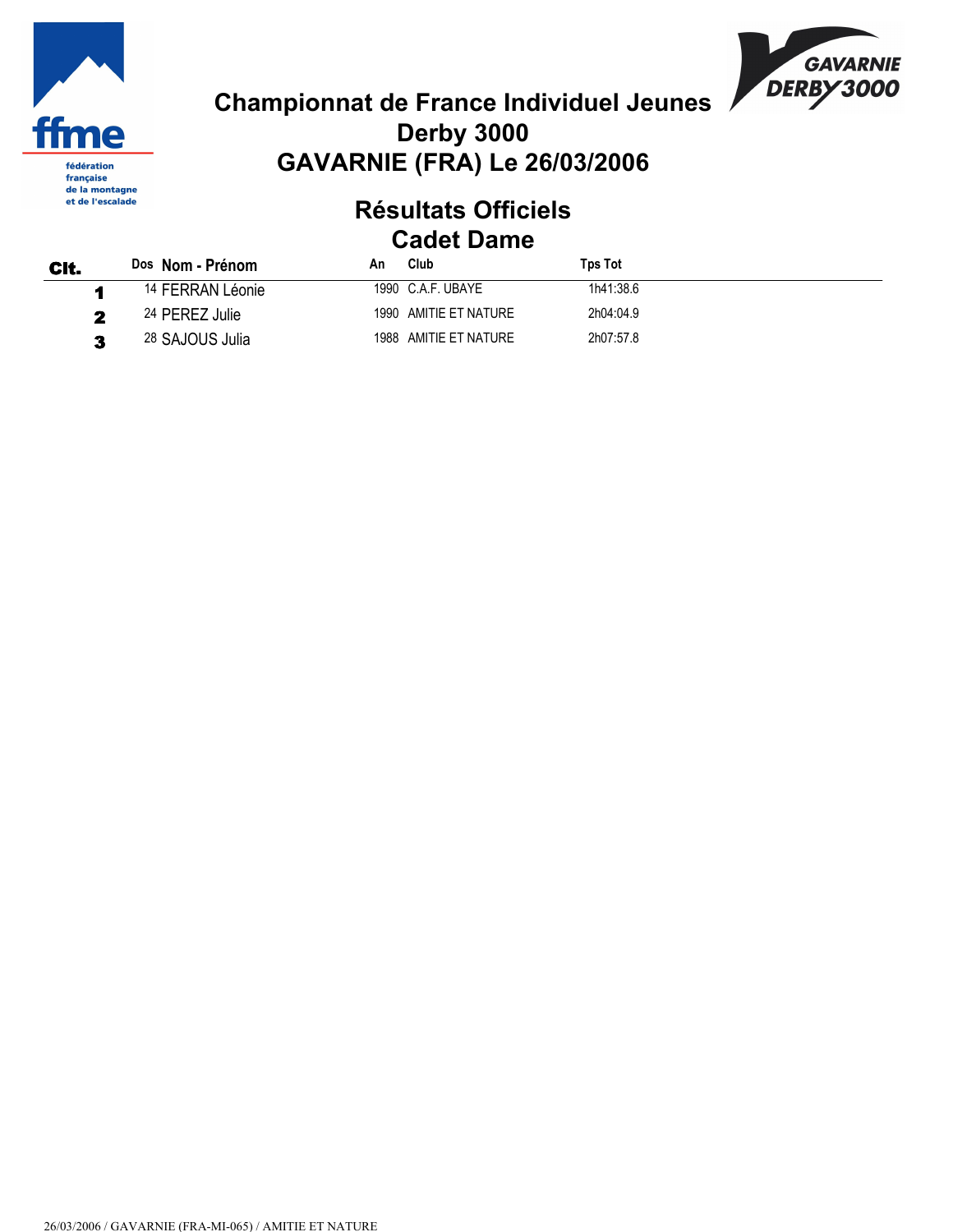



#### Résultats Officiels Cadet Homme

| CIt. | Dos Nom - Prénom                | An | Club                           | <b>Tps Tot</b> |
|------|---------------------------------|----|--------------------------------|----------------|
| 1    | <sup>8</sup> GACHET Xavier      |    | 1989 CLUB MULTISP, ARECHES     | 1h12:40.7      |
| 2    | <sup>12</sup> JACQUEMOUD Mathéo |    | 1990 C.A.F. GAP                | 1h15:37.9      |
| 3    | 25 PEYET Mathieu                |    | 1988 LUCHON HAUTE MONTAGNE     | 1h16:43.8      |
| 4    | 10 FAVRE-ROCHEX Tommy           |    | 1989 CLUB SKI ALPINISME DU VAL | 1h19:29.4      |
| 5    | 26 PRADEL Maxime                |    | 1988 LUCHON HAUTE MONTAGNE     | 1h21:50.9      |
| 6    | 9 GACHET Pierre François        |    | 1990 CLUB MULTISP, ARECHES     | 1h23:48.7      |
| 7    | 29 FERNANDES Jeremie            |    | 1988 LUCHON HAUTE MONTAGNE     | 1h33:24.0      |
| 8    | <sup>15</sup> DUPONT Aldric     |    | 1989 FOURNEL ARGENTIERE CLUB   | 1h34:23.3      |
| 9    | 27 RODRIGUEZ Antoine            |    | 1990 HAUT SALAT MONTAGNE       | 1h35:48.6      |
| 10   | 16 GRAVEREAU Vincent            |    | 1989 C.A.F. ISERE              | 1h37:19.7      |
| 11   | 22 MATHARAN Pierre              |    | 1989 LOISIRS CLUB LALOUBER     | 1h39:55.7      |
| 12   | 19 BONAL Anthony                |    | 1988 AMITIE ET NATURE          | 1h39:56.6      |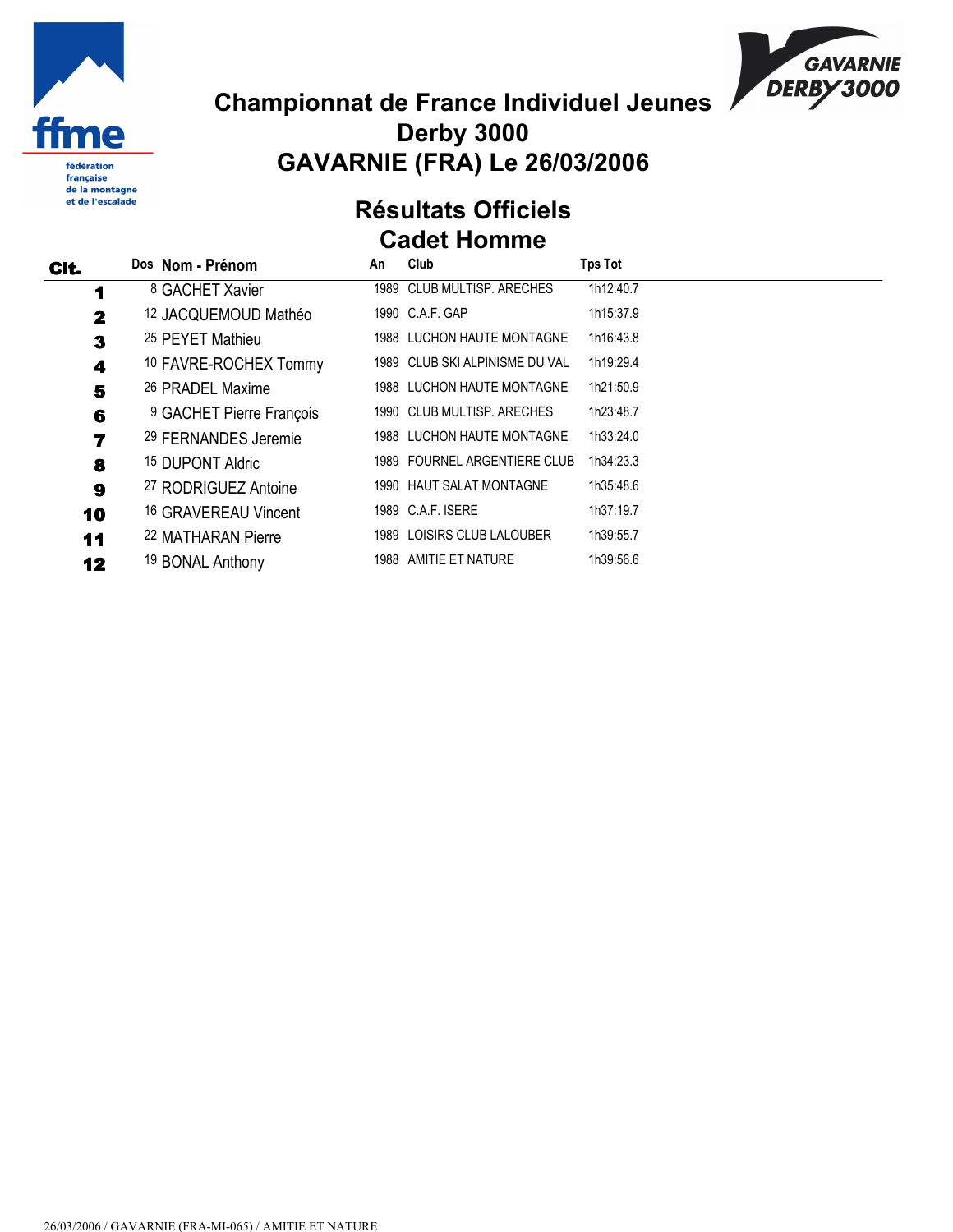



#### Résultats Officiels Junior Dame

| CIt. | Dos Nom - Prénom        | An   | Club                  | Tps Tot   |
|------|-------------------------|------|-----------------------|-----------|
|      | <b>MERCIER Jessica</b>  | 1987 | CLUB MULTISP. ARECHES | 1h24:54.8 |
| -    | 13 ESTUBIER Anne Claire |      | 1986 C.A.F. UBAYE     | 1h38:23.2 |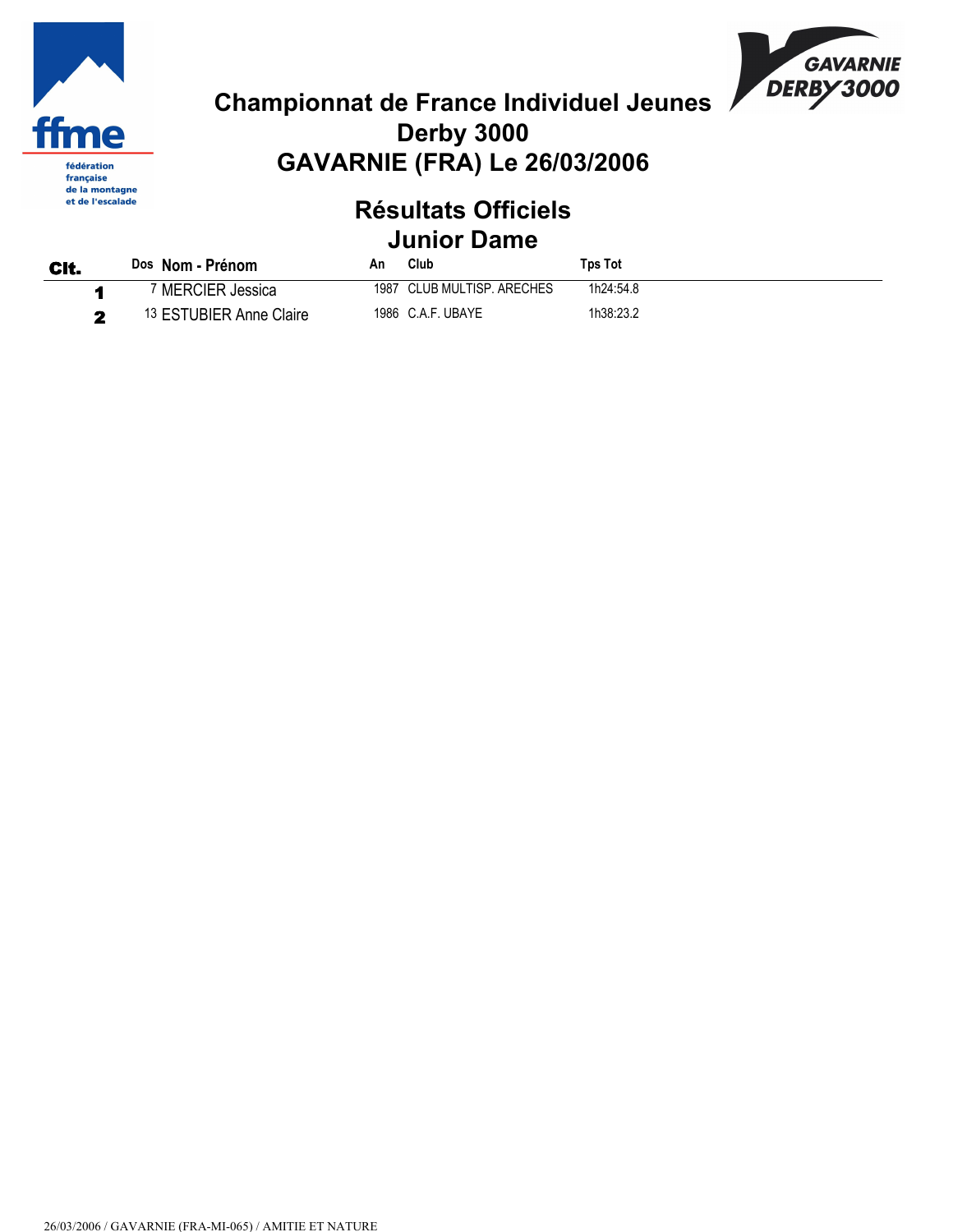



#### Résultats Officiels Junior Homme

| CIt.         | Dos Nom - Prénom               | An   | Club                           | <b>Tps Tot</b> |
|--------------|--------------------------------|------|--------------------------------|----------------|
| 1            | <sup>1</sup> PERRIER Sebastien |      | 1987 CLUB MULTISP, ARECHES     | 1h09:28.0      |
| $\mathbf{2}$ | 2 PICCOT Adrien                |      | 1986 C.A.F. DU LEMAN           | 1h11:38.0      |
| 3            | 3 FAVRE Valentin               |      | 1987 CLUB SKI ALPINISME DU VAL | 1h11:48.2      |
| 4            | 4 BORDET Raphael               |      | 1986 C.A.F. DU LEMAN           | 1h12:01.8      |
| 5            | 11 DI GIACOMO Romain           |      | 1986 C.A.F. BRIANCON           | 1h13:47.7      |
| 6            | 5 IMPERATORE Alexis            |      | 1986 CLUB MULTISP, ARECHES     | 1h16:15.9      |
| 7            | <sup>6</sup> THABUIS Fabien    |      | 1986 CLUB MULTISP, ARECHES     | 1h18:28.8      |
| 8            | 17 BOURBOUSSON Pascal          |      | 1986 C.A.F. ISERE              | 1h24:54.4      |
| 9            | 23 PEREZ Gaël                  |      | 1987 AMITIE ET NATURE          | 1h27:24.5      |
| 10           | 21 CRAMPOU Frederic            | 1987 | AMITIE ET NATURE               | 1h38:51.1      |
| 11           | 18 BIRAN David                 |      | 1987 AMITIE ET NATURE          | 2h00:05.2      |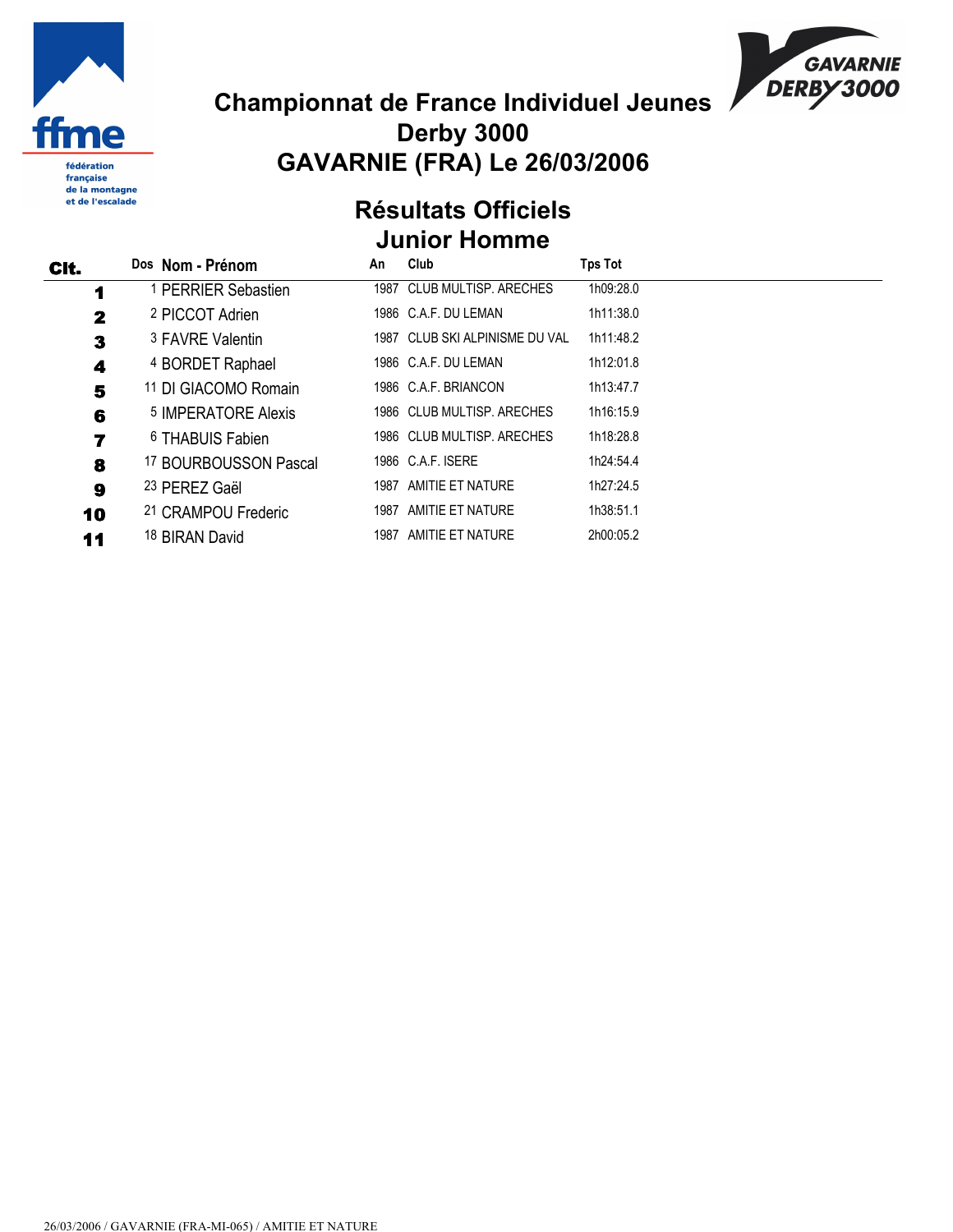



#### **Résultats Officiels ESPOIR DAMES**

| CIt. |       | Dos Code | Nom - Prénom             | Αn | Club               | Tps Tot   |
|------|-------|----------|--------------------------|----|--------------------|-----------|
|      | 134   |          | 225283 ROUX Laetitia     |    | 1985 C.A.F. EMBRUN | 2h11:43.0 |
|      | 2 122 |          | 81421 FAVIER Perrine     |    | 1984 C.A.F. ISERE  | 2h47:52.0 |
|      | 3 121 |          | 42349 MONTAMBAUX Aurelie |    | 1984 C.A.F. ISERE  | 3h06:23.0 |
|      | 4 123 |          | 108025 NICOLET Marie     |    | 1984 C.A.F. ISERE  | 3h17:00.0 |
|      | 5 124 |          | 40857 VANPE Anne         |    | 1983 C.A.F. ISERE  | 3h24:35.0 |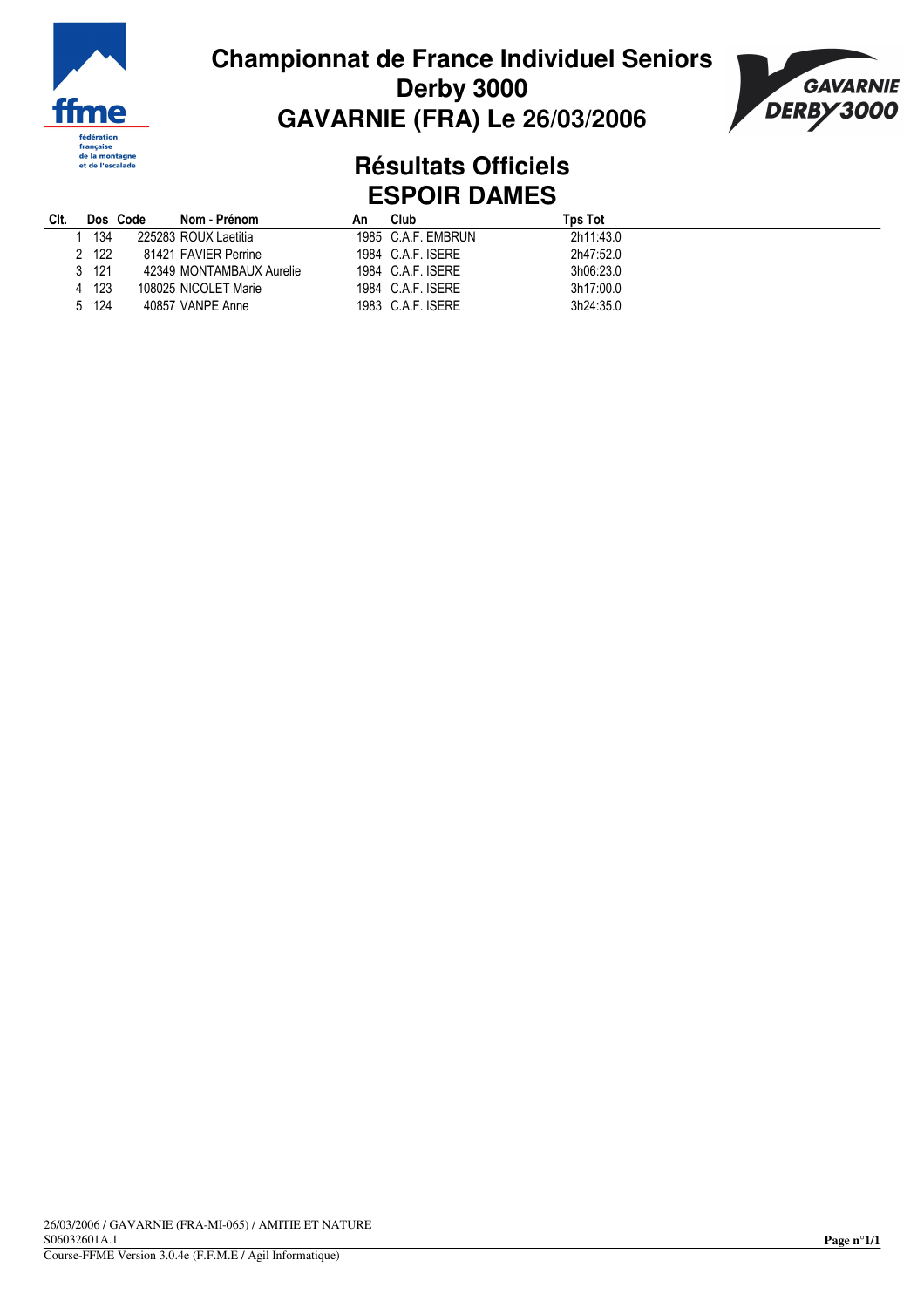



#### **Résultats Officiels ESPOIR HOMMES**

| Clt.           | Dos Code | Nom - Prénom                 | An | Club                           | Tps Tot   |  |
|----------------|----------|------------------------------|----|--------------------------------|-----------|--|
|                | 100      | 169329 BON MARDION William   |    | 1983 CLUB MULTISP, ARECHES     | 1h50:23.0 |  |
|                | 101<br>2 | 150517 PARDIN Yann           |    | 1985 CLUB MULTISP, ARECHES     | 1h59:16.0 |  |
|                | 3 102    | 187301 DUC GONINAZ Alexandre |    | 1985 CLUB MULTISP, ARECHES     | 2h00:47.0 |  |
|                | 4 132    | 43575 FERRAN Basile          |    | 1985 CAF UBAYE                 | 2h01:24.0 |  |
|                | 5 128    | 133412 DELAS Francois        |    | 1985 AMITIE ET NATURE          | 2h07:22.0 |  |
|                | 133<br>6 | 171371 ESTUBIER Nicolas      |    | 1983 C.A.F. UBAYE              | 2h14:43.0 |  |
|                | 129      | 43158 CHALEYER Pierre        |    | 1985 AMITIE ET NATURE          | 2h16:49.0 |  |
|                | 126<br>8 | 173939 BROTTET Julien        |    | 1983 C.A.F. DAUPHINE SKI       | 2h18:05.0 |  |
| 9              | 125      | 75545 BERNARD Nicolas        |    | 1984 ESCALADE VOIRON           | 2h19:54.0 |  |
| 10             | 108      | 130817 CRESSENS Benoit       |    | 1985 CLUB MULTISP, ARECHES     | 2h35:08.0 |  |
| 11             | 144      | 169011 GOEMARE Jean Baptiste |    | 1984 CLUB DES SPORTS EAUX      | 3h34:51.0 |  |
| <b>ABSENTS</b> |          |                              |    |                                |           |  |
|                | 103      | 201361 BLANC Didier          |    | 1984 CLUB SKI ALPINISME DU VAL | Abs       |  |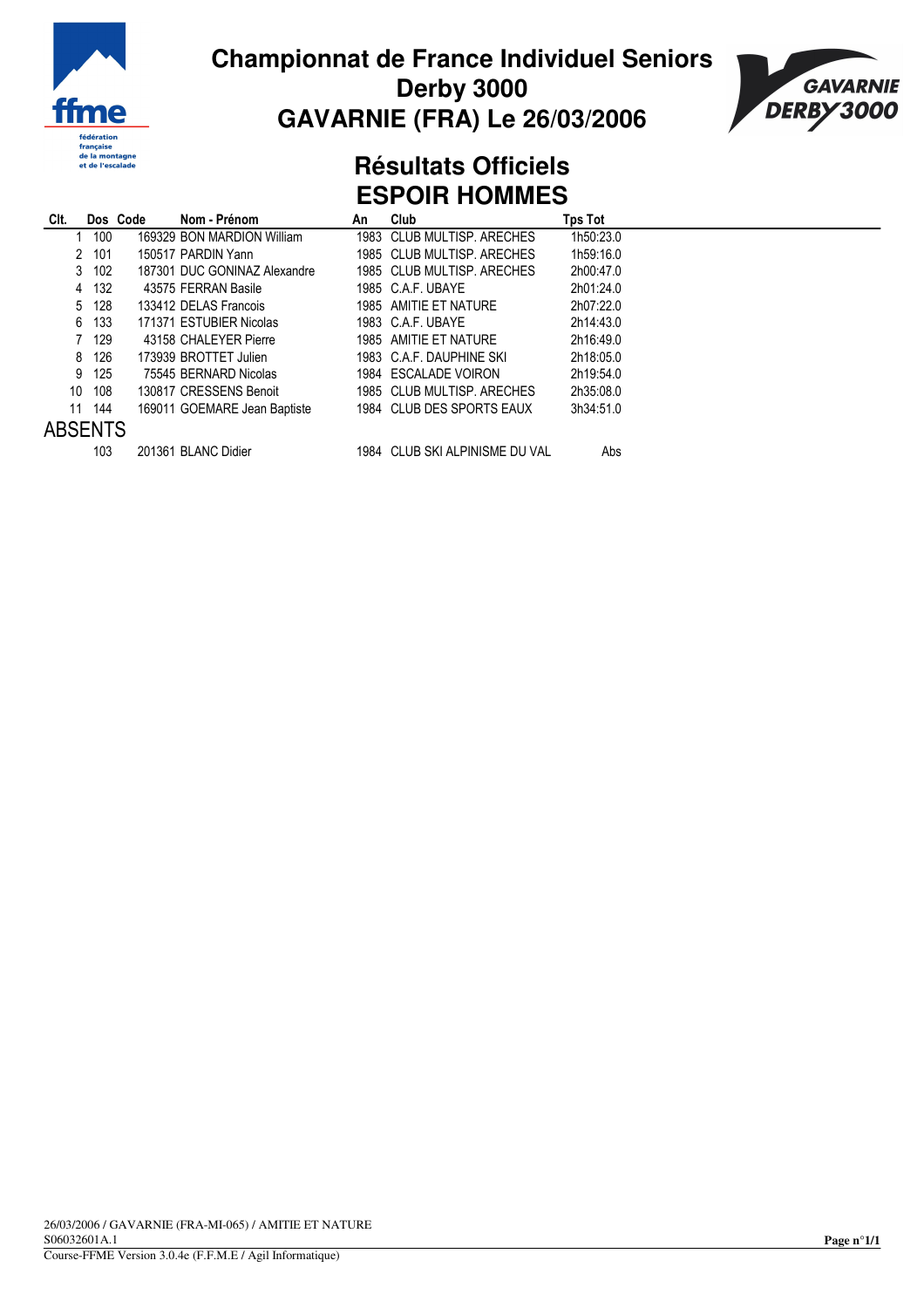



#### **Résultats Officiels SENIOR DAMES**

| CIt. | Dos Code | Nom - Prénom             | Αn   | Club                         | Tɒs Tot   |
|------|----------|--------------------------|------|------------------------------|-----------|
| 114  |          | 23937 LATHURAZ Veronique |      | 1968 COURCHEVEL              | 2h16:37.0 |
| 115  |          | 26709 FAVRE Corinne      |      | 1970 CAF C.S.A. 27EME B.C.A. | 2h16:51.0 |
| 136  |          | 192398 RINGEVAL Céline   | 1982 | AMITIE ET NATURE             | 2h54:20.0 |